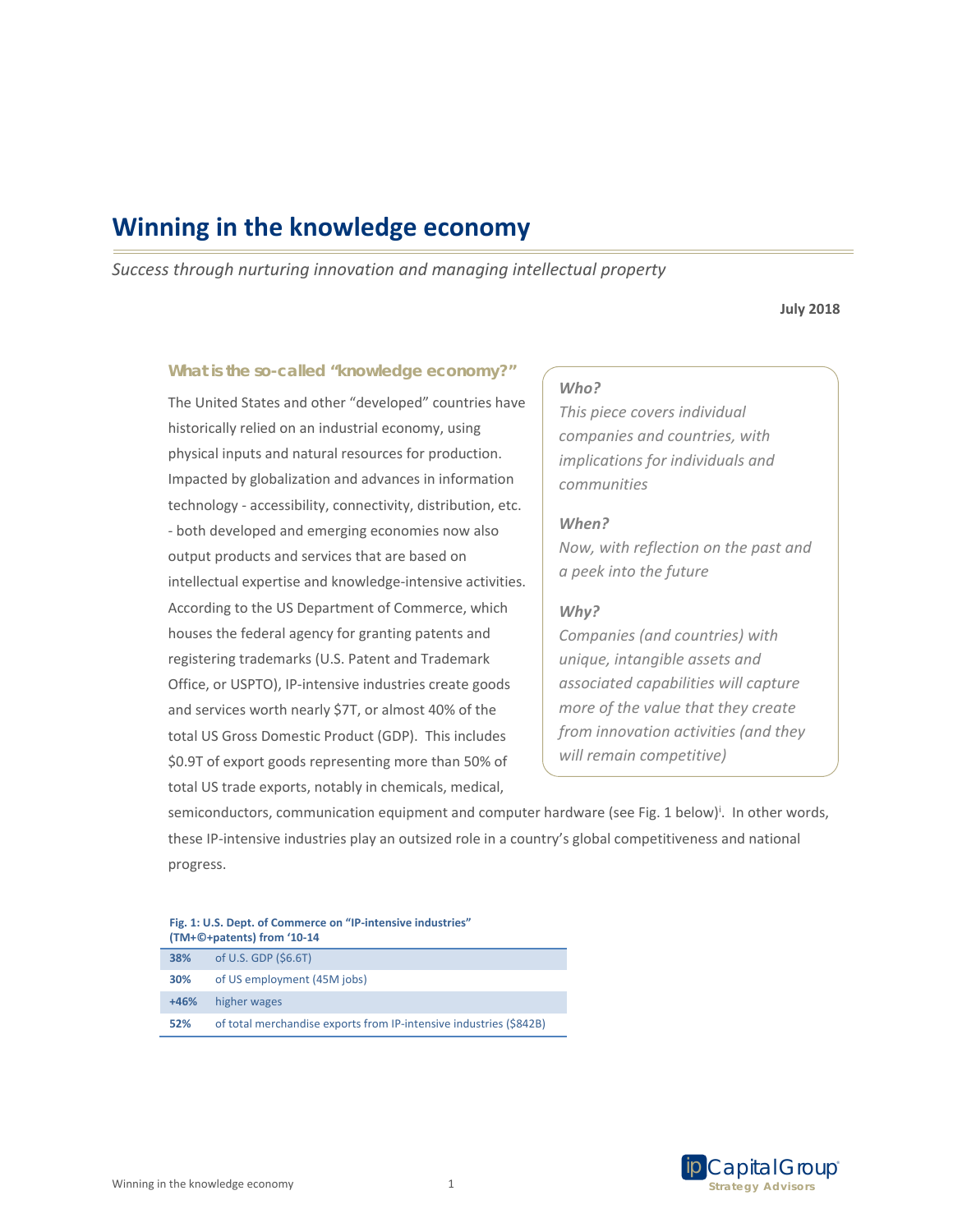GDP growth has 3 primary factors: people (labor), capital (investment), and productivity of labor or capital (education, trade, infrastructure, innovation).

*GDP = f (labor, capital, productivity)* 

In the US, real economic growth per capita has one constant driver: productivity gains via technology progress. American citizens have benefited from recurring rounds of investment, technology progress, economic growth, and reinvestment. That virtuous cycle has a broad impact on improving the standard of living, which is related to GDP growth, growth in wages, employment, and controlled inflation. As proof, the Bureau of Economic Analysis reports that real GDP per capita has grown 4x in the past 70 years. In fact, back in 1776, Adam Smith cited productivity of the workforce as the main determinant of a nation's standard of living in the long run<sup>ii</sup>. More recently, former Fed Chairman Ben Bernanke highlighted "As has always been the case, technological change and innovation are today in large part driving economic growth and the improvement of living standards iii.

# **Country-level considerations**

While the advances in IT and globalization have spurred countries and companies to innovate, the same factors also make it easier to copy and counterfeit IP rights. Thus, a national innovation strategy not only requires investments in education for skilled labor, basic research, information and communication technology (ICT) infrastructure, tax incentives, etc., but also an IP system with associated policies that encourage innovation and risk taking. Indeed, national plans depend in part on strong IP protections, as evidenced by China's recent focus on improved IP jurisprudence in its courts, coupled with its increasing

*national innovation strategy not only requires investments in education, research, ICT infrastructure…but also an IP system with associated policies that encourage innovation and risk taking* 

R&D intensity that now exceeds the EU average<sup>iv</sup> spending on R&D as a percentage of GDP. A strong and balanced IP legal system attracts the flow of capital and provides incentive to pursue ideas that face long odds to commercialization. IP systems that are slow, unpredictable, and expensive have a chilling effect on risk takers and will favor large incumbents with deep pockets who may choose to infringe a new entrant's rights with near impunity.

For example, pundits now debate whether the US IP system has weakened with recent legislation and Supreme Court decisions, thereby handicapping US‐centric industries driven by innovation.

The World Trade Organization (WTO) estimates \$300B+ in global royalty and license payments in 2016, including trademarks & branding, patents, software & literary works under copyright, etc. American IP holders accounted for over \$120B of IP exports, classified under the "other commercial services" (see Fig. 3). National innovation strategies may include state‐backed programs such as sovereign patent funds (SPFs), which may serve a "nurture & protect" function for domestic industry. An SPF's mission (such as in South Korea or Japan) may focus on commercializing domestic IP, e.g. from state affiliated/funded research organizations.

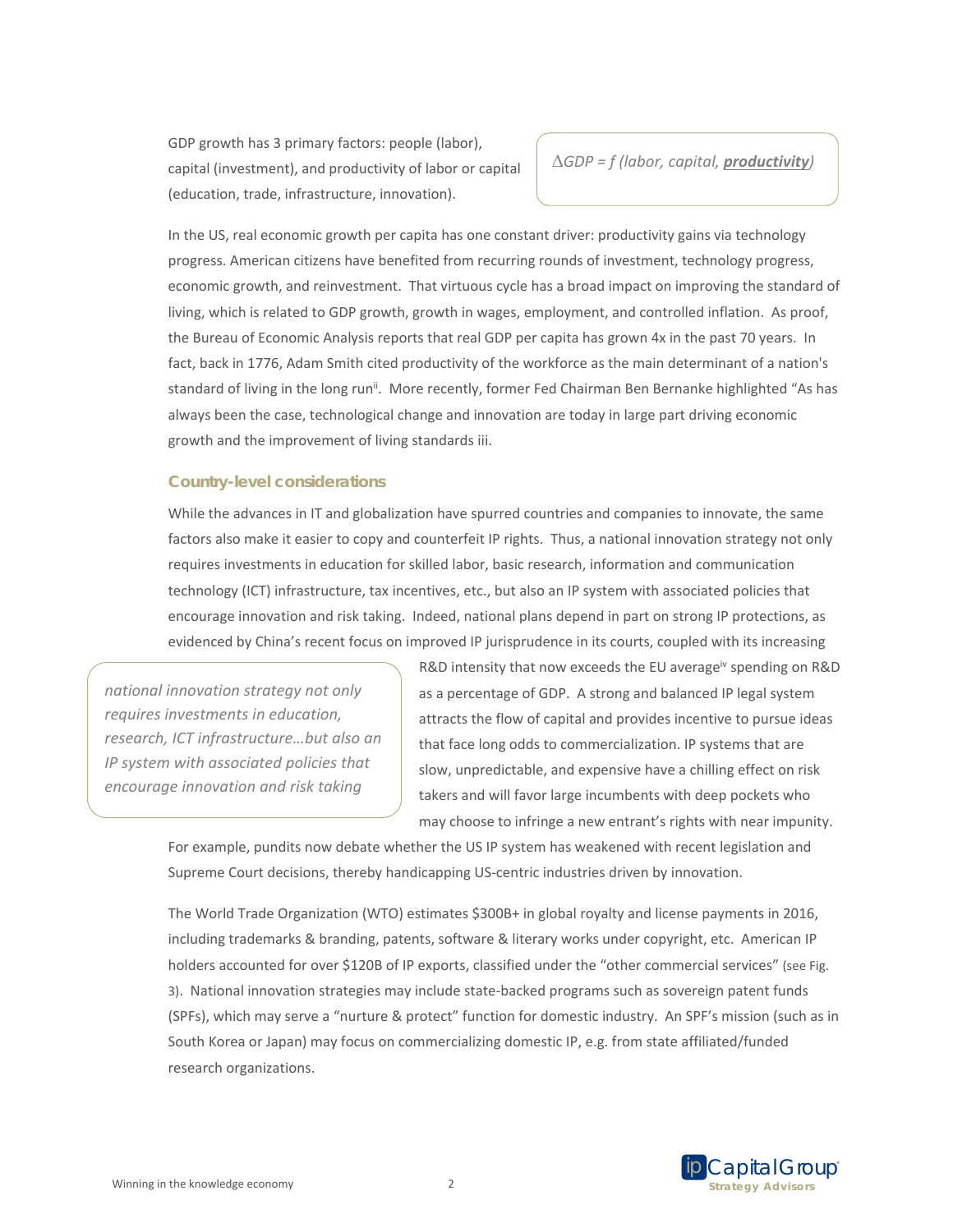Of course, much broader than the WTO's recorded trade of IP exports and any SPF defensive or offensive mission, is the economic impact of IP misappropriation. The brewing trade war between the US and China has a central issue of IP theft. On the table are tools such as trade sanctions, import quotas/restrictions, tariffs, blocked takeovers, foreign investment limits, and plenty of collateral damage like US agriculture and Chinese toy exporters. A recent White House statement read "To protect our national security, the United States will implement specific investment restrictions and enhanced export controls for Chinese persons and entities related to the acquisition of industrially significant technology."

For countries with less-diversified economies, like Taiwan (or Chinese Taipei), the IP theft issue is even more urgent. The world's top semiconductor producer exported \$78B in "integrated circuits" and another \$8B in "transistor devices" in 2016 according to WTO statistics. This out of a *total* economy (GDP) of only \$528B. Taiwan Semiconductor Manufacturing Co. (TSMC)<sup>vii</sup>, which is the world's largest contract chip manufacturer, is engaged in a court battle with major South Korean and Chinese competitors over alleged trade secret theft. In other words, plugging IP leaks, including trade secrets and industrial designs, from Taiwan to its trading partners is of paramount importance to the small country's future.



**Fig. 2: % Global Share of ~11.7M Active Patentsv**



#### **Firm-level**

Beyond government and national policies that support basic research and promote competition, the private sector impacts the economy by translating technology innovations into successful commercial applications<sup>viii</sup>. With regards to the profit-seeking activities of individual firms, Chinese company Huawei was the largest patent filer in Europe, according to the European Patent Office (EPO)'s<sup>ix</sup> 2017 statistics, and the first Chinese company to achieve that #1 spot. Similarly, the World Intellectual Property Organization (WIPO)<sup>x</sup> reported that top filers in

**Fig. 3: % Global Market Share of ~\$329B IP\* Revenue (\*TM+©+patents)vi**

2016 were ZTE with over 4,000 applications under the Patent Cooperation Treaty, followed by Huawei with over 3,600, and then Qualcomm with 2,400.

The economic shift to knowledge means a significant % of an operating company's value consist of intangible assets that aren't well measured by industrial economy accounting. Today's businesses operate by leveraging a combination of tangible assets, e.g. working capital and equipment, plus intangible assets, e.g. know‐how, relationships, brand, and technology (see Fig. 4 below). Traditional financial statement reporting and analysis focuses on GAAP income statements and tangible assets. Mechanisms to determine the value of long‐lived intangible assets are inconsistent and, if provided, are buried in the footnotes of the financial statements. For example, digital investments may be treated as

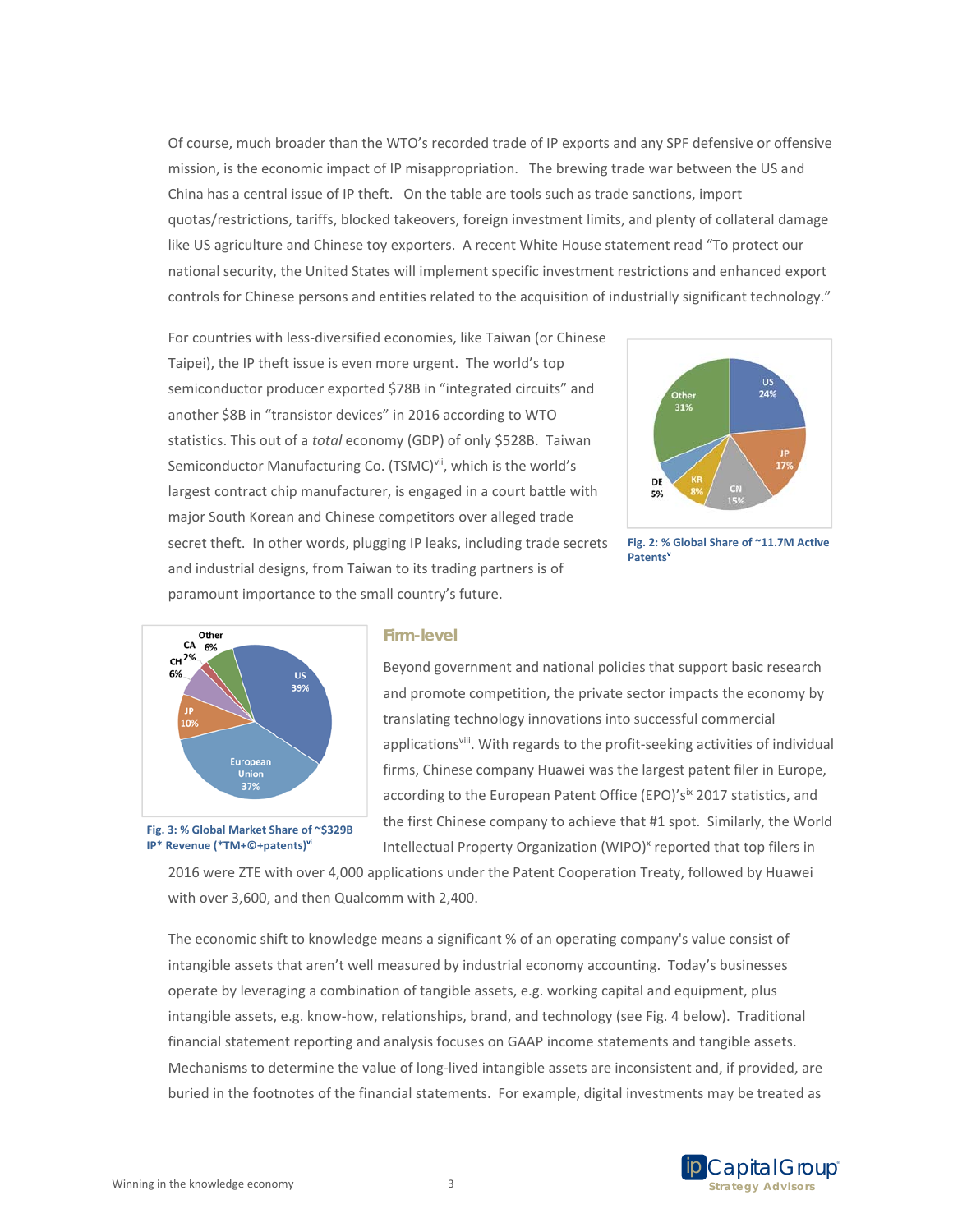expenses on the income statement and don't appear on the balance sheet outside of business combinations.



**Fig. 4: Technology Intangible Assets as a Portion of Enterprise Value** 

These "hidden" assets provide the foundation for growth and enable higher margins due to lower cost structure in more scalable businesses. The combination of forecasted growth and return on invested capital promises more free cash flow in the future, yielding higher valuations today. The resulting difference between market price and tangible book value represents investors' expectations for the present value of all intangible assets<sup>xi</sup>.

Further, these intangible assets, once decoded by investor diligence, create a valuation floor. Ideally, IP protection encompasses the company's early/foundational technology, claims to technical alternatives, and applications in adjacent markets. Such a portfolio provides the company and its investors with optionality; if the original business model misses the market, alternative monetization pathways are possible, e.g. via sale of IP or repositioning the IP and technology for a new commercialization approach.

While consumers and the public benefit from the impact of innovation, i.e. the nature of knowledge as a public good, private sector ownership of IP enables value capture for those IP savvy companies. New entrants can use technology-based intangible assets to level the playing field or disrupt incumbent business models and capture a portion of the large profit pools, whether in ride hailing or in payments and banking. Besides having a strong base of IP rights from which to capture new and adjacent opportunities, sophisticated IP‐strengthened companies mitigate and/or diversify their business risk, especially in light of accelerating technology convergence. Incumbents without dynamic innovation and IP strategies will encounter shrinking profits and greater business volatility. At greatest risk will be capital‐ intensive fleets of 20th century taxis and banks with lagging digital presence<sup>xii</sup>.

Perhaps the value of IP ownership and management are best illustrated in the quintessential patent‐ dependent industry of pharmaceuticals. AbbVie expects \$21B in 2020 sales from its biologic medication Humira<sup>xiii</sup>, despite the fact that the patents protecting the specific molecules expired in 2016. Abbvie's

bullish outlook stems from its broader patent strategy that resulted in an AbbVie‐owned patent thicket of ~100 patents surrounding the drug. Its active patents cover all of the approved treatment methods (i.e. indications) plus dozens of patents on formulation, manufacturing, and diagnostics.

| Fig. 5: Sample of public corporations with patent licensing<br>businesses (excluding value of cross licenses) |                          |                                       |                   |  |  |  |
|---------------------------------------------------------------------------------------------------------------|--------------------------|---------------------------------------|-------------------|--|--|--|
|                                                                                                               | 2017<br><b>Licensing</b> | <b>Total Active</b><br><b>Patents</b> | <b>Market</b>     |  |  |  |
| <b>Company</b>                                                                                                | <b>Revenue</b>           | Worldwide                             | Cap               |  |  |  |
| Qualcoww                                                                                                      | $\sim$ \$6.5B            | $^{\sim}80k$                          | $~\sim$ \$85.0B   |  |  |  |
| <b>N</b> DOLBY.                                                                                               | $\sim$ \$1.0B            | $~\sim$ 6k                            | $\sim$ \$6.5B     |  |  |  |
| ¥ TIVO                                                                                                        | $\sim$ SO.4B             | ∼3k                                   | $~^{\sim}$ \$1.7B |  |  |  |